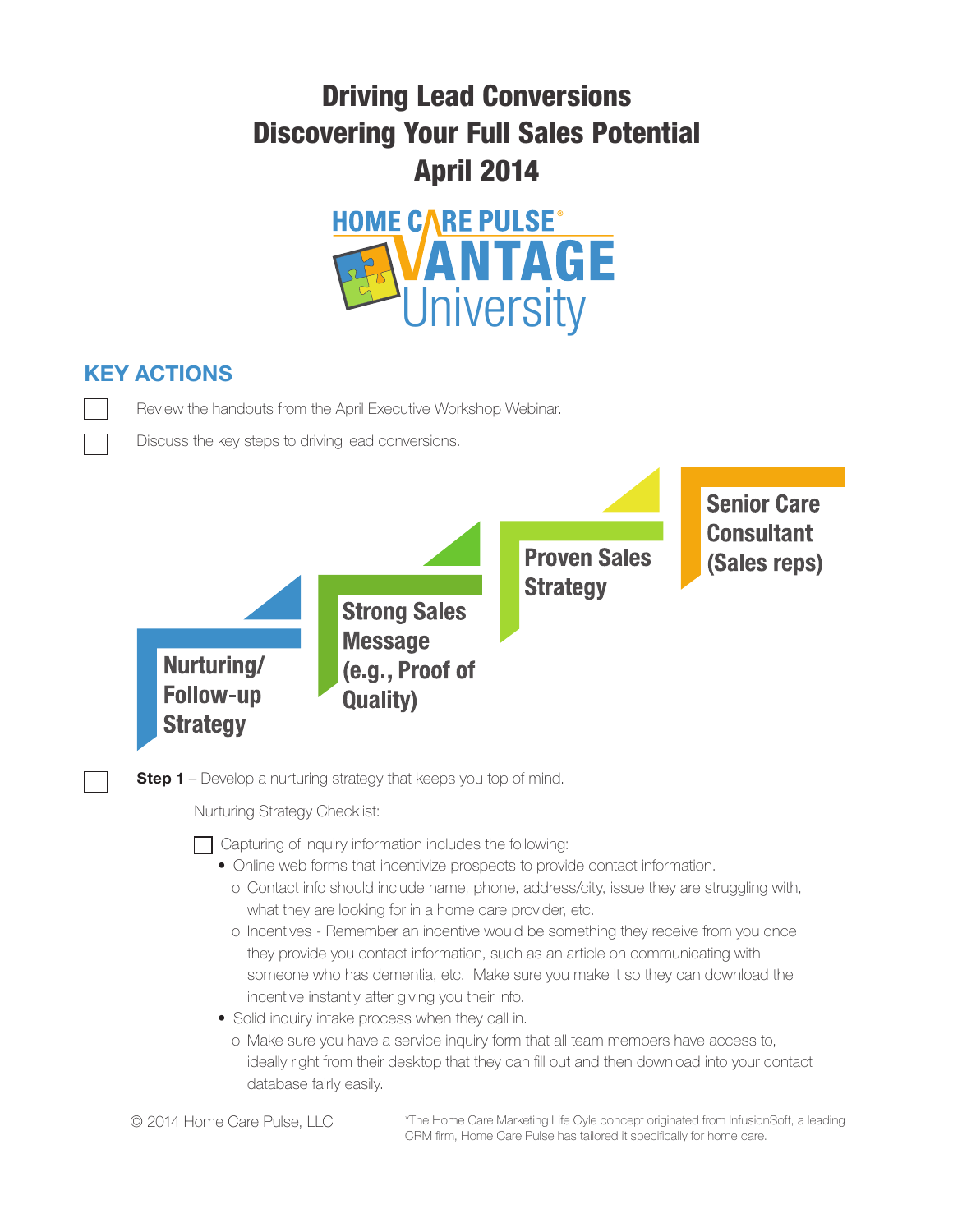| Brainstorm different types of valuable content (articles, white papers, tools) that you can<br>create as 1) online web form incentives and 2) as a nurturing drip campaign.              |
|------------------------------------------------------------------------------------------------------------------------------------------------------------------------------------------|
| Design and print a creative thank you card unique to your brand (e.g. "Flowers for you<br>example in the webinar).                                                                       |
| Develop nurturing content designed to be a valuable resource to the family, for them to keep<br>and utilize until they need the care.                                                    |
| Is your content capable of demonstrating your expertise? For example, if you are the<br>dementia care experts, make sure to create original content that demonstrates this<br>expertise. |
| Create a few different nurturing drip campaign schedules based upon what prospects are<br>looking for. Example from the webinar below:                                                   |



© 2014 Home Care Pulse, LLC

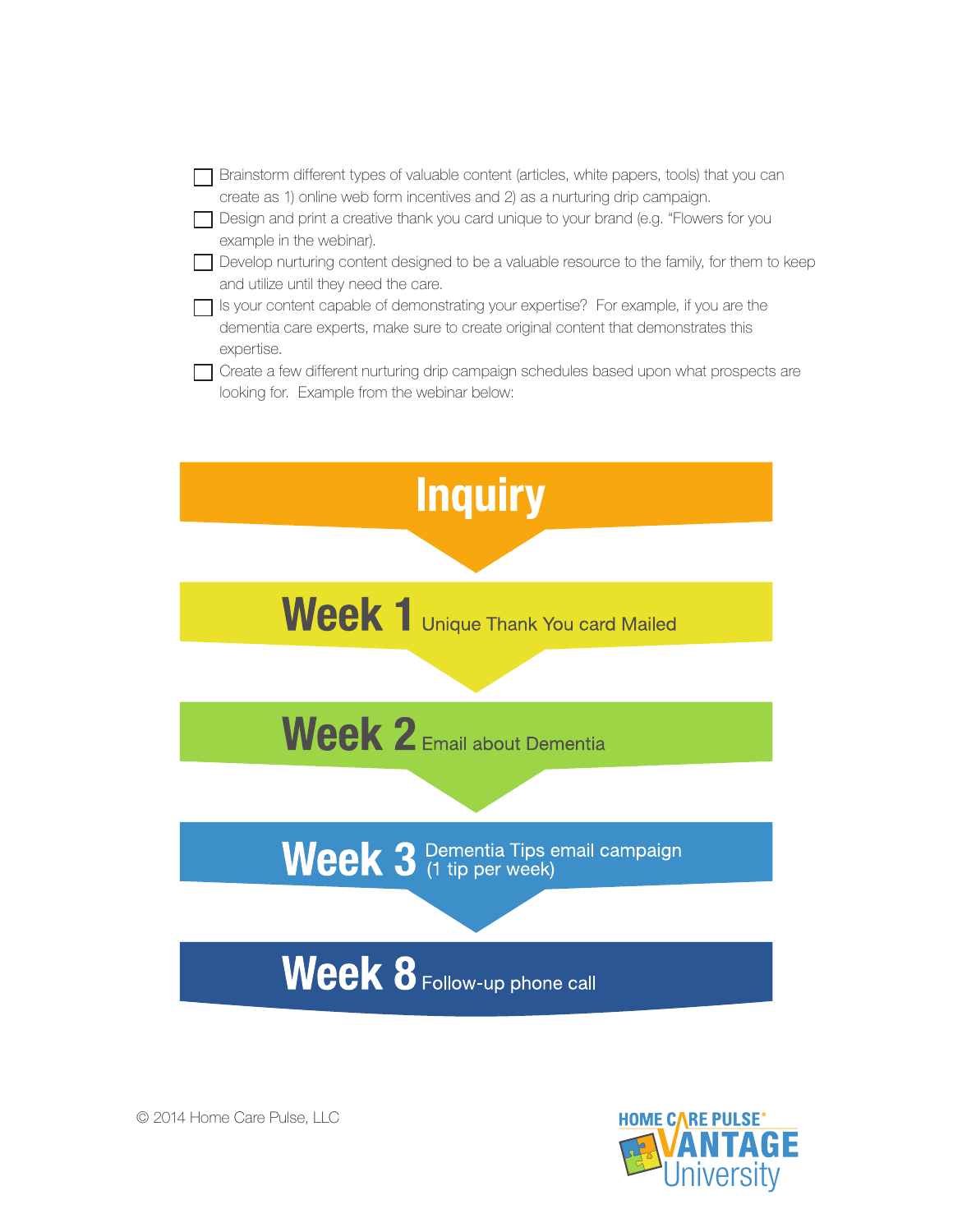**Step 2** – Adopt/re-evaluate your proven sales strategy.

Sales Strategy Checklist

 $\Box$  Research and adopt the right proven sales strategy. We recommend the SPIN Selling Strategy, as outlined in the presentation. (You can learn more about this selling strategy by buying the book SPIN Selling created by Huthwaite.) The rest of this checklist follows this sales strategy, but you're welcome to adopt a different one that fits your needs.

 $\Box$  Review the webinar handouts/presentation and/or the SPIN Selling book to ensure you have a firm understanding of the difference between Situation, Problem, Implication and Needs/Payoff questions.

 $\Box$  Create a sales training binder with the following labels/tabs:

- SPIN Selling Overview
- Situation Questions
- Problem Questions
- Implication Questions
- Needs Payoff Questions
- The Close

 $\Box$  Using the training provided in the webinar, create an overview of SPIN Selling and place it in the SPIN Selling Overview section of the binder. This exercise will also help you understand it better yourself. IMPORTANT – Make sure to include the tips from the webinar that we suggested for each.

□ Develop Sample Questions for Situation, Problem, Implication and Needs/Payoff – Brainstorm and create 5-10 possible questions, for each of the four areas you would like your team members to ask about during inquiries. Examples provided in the webinar handouts.

 $\Box$  Place the different question examples in the binder under the applicable tab.

 $\Box$  The Close – Create closing scripts (example in the webinar of scheduling an assessment) and place them in the last section of the binder. Developing your own scripts will help you learn the system better and cater to your organization.

 $\Box$  Initial Sales Training – Schedule a 2-3 hour sales training with your team and go over the new sales strategy. Develop some role playing so they can practice it on one another.

 $\Box$  Ongoing Sales Training – Schedule a monthly sales training for those who take inquiry calls or perform assessments. Make sure to include the following components:

- Discussion of previous month performance and open it up for feedback on what changes they would suggest you make to the sales process.
- Recorded examples of good inquiries, if possible. Review with the team or individual.
- Review SPIN Selling and always do role plays so they stay fresh.